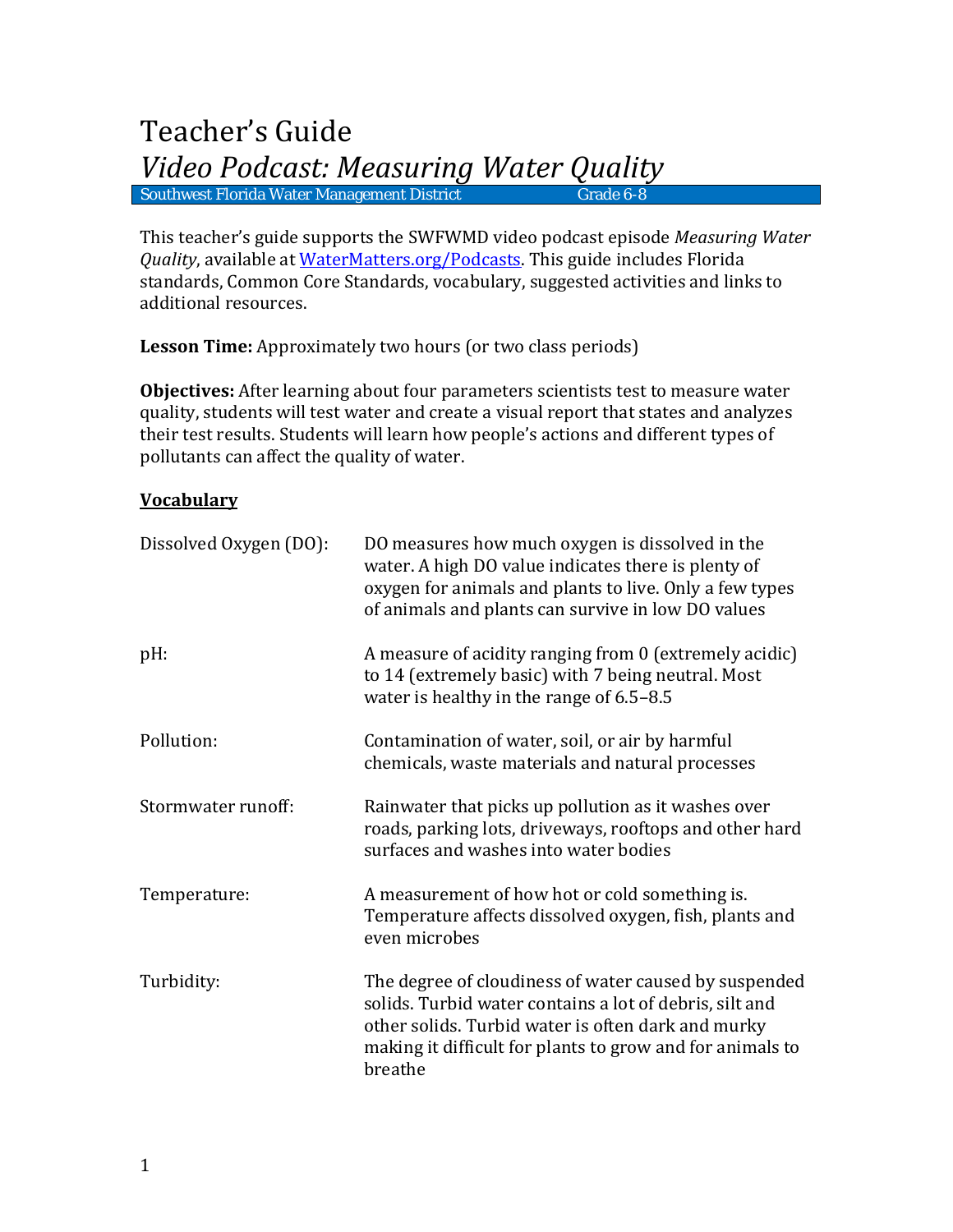## **Lesson**

Teacher directions prior to beginning the lesson:

- Email [WaterEducation@WaterMatters.org](mailto:WaterEducation@WaterMatters.org) to order *free* water test kits from the SWFWMD. Each kit measures eight parameters (pH, dissolved oxygen, biochemical oxygen demand, temperature, turbidity, nitrate, phosphate, and coliform bacteria) and has enough test tabs to test each parameter 10 different times — for multiple water samples.
- Collect water samples. Samples from multiple sources work best. If possible, collect samples from a nearby water body or bodies, and ask students to bring tap water from home and/or use tap water from the school.
- Print the Water Quality Data Sheet provided.
- Display the pH scale provided at [WaterMatters.org/pHscale](http://www.swfwmd.state.fl.us/education/kids/watermonitoring/phScale.pdf) (optional).

## **Engage:**

(15 minutes) Prior to watching the podcast, pose the following essential questions to your students: What can you tell about the quality of water by looking at it? What pollutants can affect water quality?

Watch the podcast. Review the vocabulary terms and ask aloud the following questions to activate prior knowledge:

- Name the parameters measured in the podcast?
- What factors may cause changes in these parameters?
- How are different surface water bodies connected?
- How are surface water and groundwater connected, and how might pollution entering one affect the other?

### **Explore/Explain:**

(45 minutes) Arrange stations with water test kits, water samples and the Water Quality Data Sheet. Then divide students into groups and assign one group per station. Have students conduct tests on turbidity, DO, temperature and pH, or all eight parameters if time allows. Instruct students to follow the step-by-step directions provided in the test kit and to record results on the Measuring Water Quality Data Sheet (page 5).

## **Extend**:

(45 minutes) Students will create a water quality report, either individually or in their groups, to present and analysis test results. Using Word, PowerPoint, iBooks Author, Photo Story or a similar program, reports should —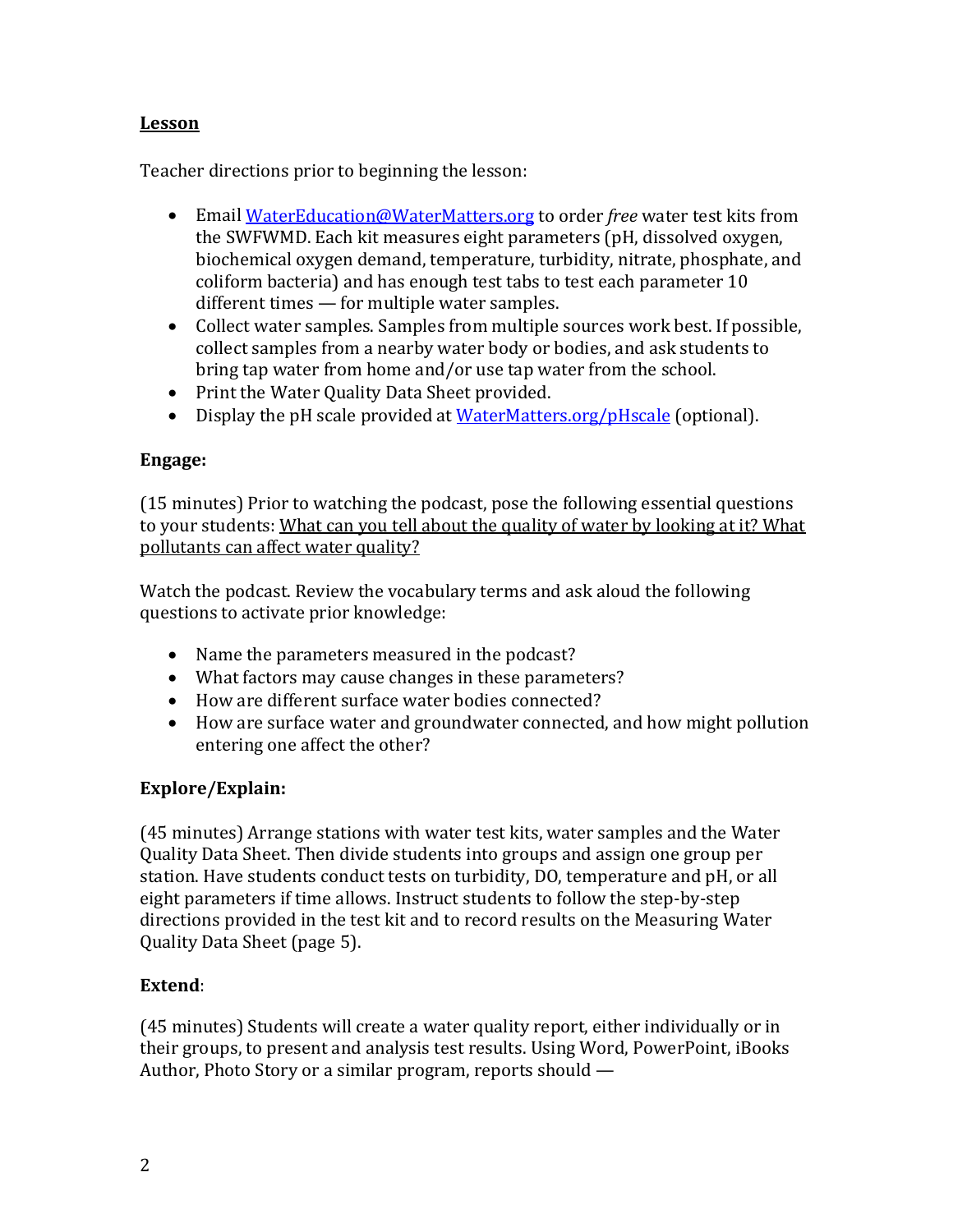1) Include where the water sample was collected 2) Record the test results on the data sheet 3) Discuss what types of pollutants may affect the results, if tap water was used, then results are probably good and you can ask students to speculate what could have caused the results to be poor 4) Discuss how people's actions (stormwater runoff) may have contributed to test results 5) Include multimedia components or visual elements (graphs, photos, etc.). Allow students to research the Internet for help and refer to the *ClipPix* and

*ClipVideo* links below for images to include.

### **Evaluate**:

(15 minutes) If time allows, ask students to present their reports to the class.

# **Additional Links**

[WaterMatters.org/WaterMonitoring](http://www.swfwmd.state.fl.us/education/kids/watermonitoring/index.html)

[WaterMatters.org/Data/Water-Quality](http://www.swfwmd.state.fl.us/data/water-quality/)

<http://etc.usf.edu/clippix/pictures/water-quality-testing/>

<http://etc.usf.edu/clipvideo/galleries/water-quality-testing/>

[WorldWaterMonitoringChallenge.org/Fact\\_Sheets\\_Handouts.aspx](http://www.worldwatermonitoringday.org/Fact_Sheets_Handouts.aspx)

## **Standards**

## **Next Generation Sunshine State Standards:**

SC.6.N.1.1: Define a problem from the sixth grade curriculum, use appropriate reference materials to support scientific understanding, plan and carry out scientific investigation of various types, such as systematic observations or experiments, identify variables, collect and organize data, interpret data in charts, tables, and graphics, analyze information, make predictions, and defend conclusions.

SC.7.N.1.1: Define a problem from the seventh grade curriculum, use appropriate reference materials to support scientific understanding, plan and carry out scientific investigation of various types, such as systematic observations or experiments, identify variables, collect and organize data, interpret data in charts, tables, and graphics, analyze information, make predictions, and defend conclusions.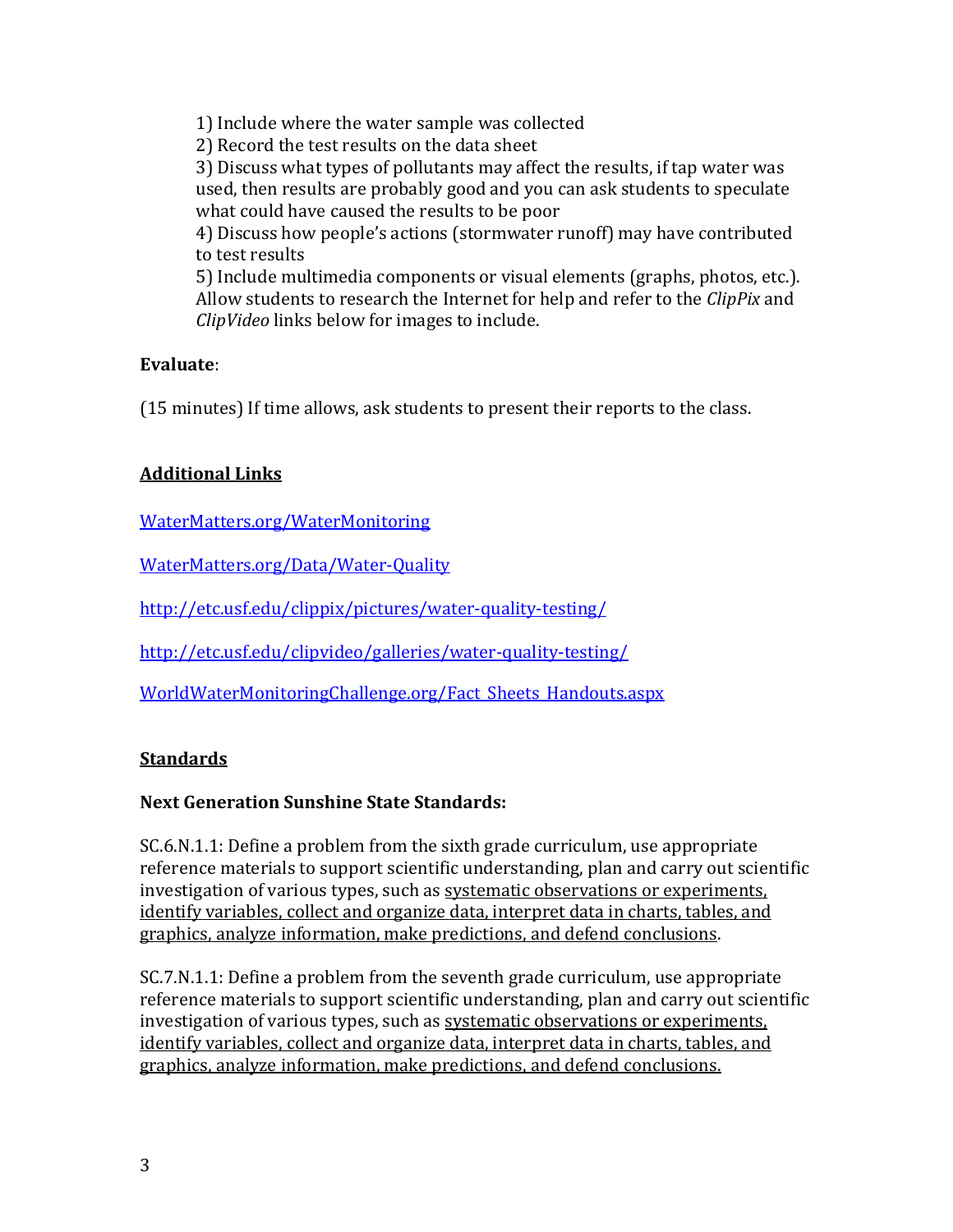SC.7.N.1.4: Identify test variables (independent variables) and outcome variables (dependent variables) in an experiment.

SC.8.N.1.1: Define a problem from the eighth grade curriculum using appropriate reference materials to support scientific understanding, plan and carry out scientific investigations of various types, such as systematic observations or experiments, identify variables, collect and organize data, interpret data in charts, tables, and graphics, analyze information, make predictions, and defend conclusions.

### **Common Core State Standards:**

[CCSS.ELA-Literacy.SL.7.1](http://www.corestandards.org/ELA-Literacy/SL/7/1/) Engage effectively in a range of collaborative discussions (one-on-one, in groups, and teacher-led) with diverse partners on grade 7 topics, texts, and issues, building on others' ideas and expressing their own clearly.

[CCSS.ELA-Literacy.SL.7.2](http://www.corestandards.org/ELA-Literacy/SL/7/2/) Analyze the main ideas and supporting details presented in diverse media and formats (e.g., visually, quantitatively, orally) and explain how the ideas clarify a topic, text, or issue under study.

[CCSS.ELA-Literacy.SL.7.4](http://www.corestandards.org/ELA-Literacy/SL/7/4/) Present claims and findings, emphasizing salient points in a focused, coherent manner with pertinent descriptions, facts, details, and examples; use appropriate eye contact, adequate volume, and clear pronunciation.

[CCSS.ELA-Literacy.SL.7.5](http://www.corestandards.org/ELA-Literacy/SL/7/5/) Include multimedia components and visual displays in presentations to clarify claims and findings and emphasize salient points.

[CCSS.ELA-Literacy.W.7.2](http://www.corestandards.org/ELA-Literacy/W/7/2/) Write informative/explanatory texts to examine a topic and convey ideas, concepts, and information through the selection, organization, and analysis of relevant content.

[CCSS.ELA-Literacy.W.7.4](http://www.corestandards.org/ELA-Literacy/W/7/4/) Produce clear and coherent writing in which the development, organization, and style are appropriate to task, purpose, and audience. (Grade-specific expectations for writing types are defined in standards 1– 3 above.)

[CCSS.ELA-Literacy.W.7.8](http://www.corestandards.org/ELA-Literacy/W/7/8/) Gather relevant information from multiple print and digital sources, using search terms effectively; assess the credibility and accuracy of each source; and quote or paraphrase the data and conclusions of others while avoiding plagiarism and following a standard format for citation.

[CCSS.ELA-Literacy.RI.7.1](http://www.corestandards.org/ELA-Literacy/RI/7/1/) Cite several pieces of textual evidence to support analysis of what the text says explicitly as well as inferences drawn from the text.

[CCSS.ELA-Literacy.RI.7.4](http://www.corestandards.org/ELA-Literacy/RI/7/4/) Determine the meaning of words and phrases as they are used in a text, including figurative, connotative, and technical meanings; analyze the impact of a specific word choice on meaning and tone.